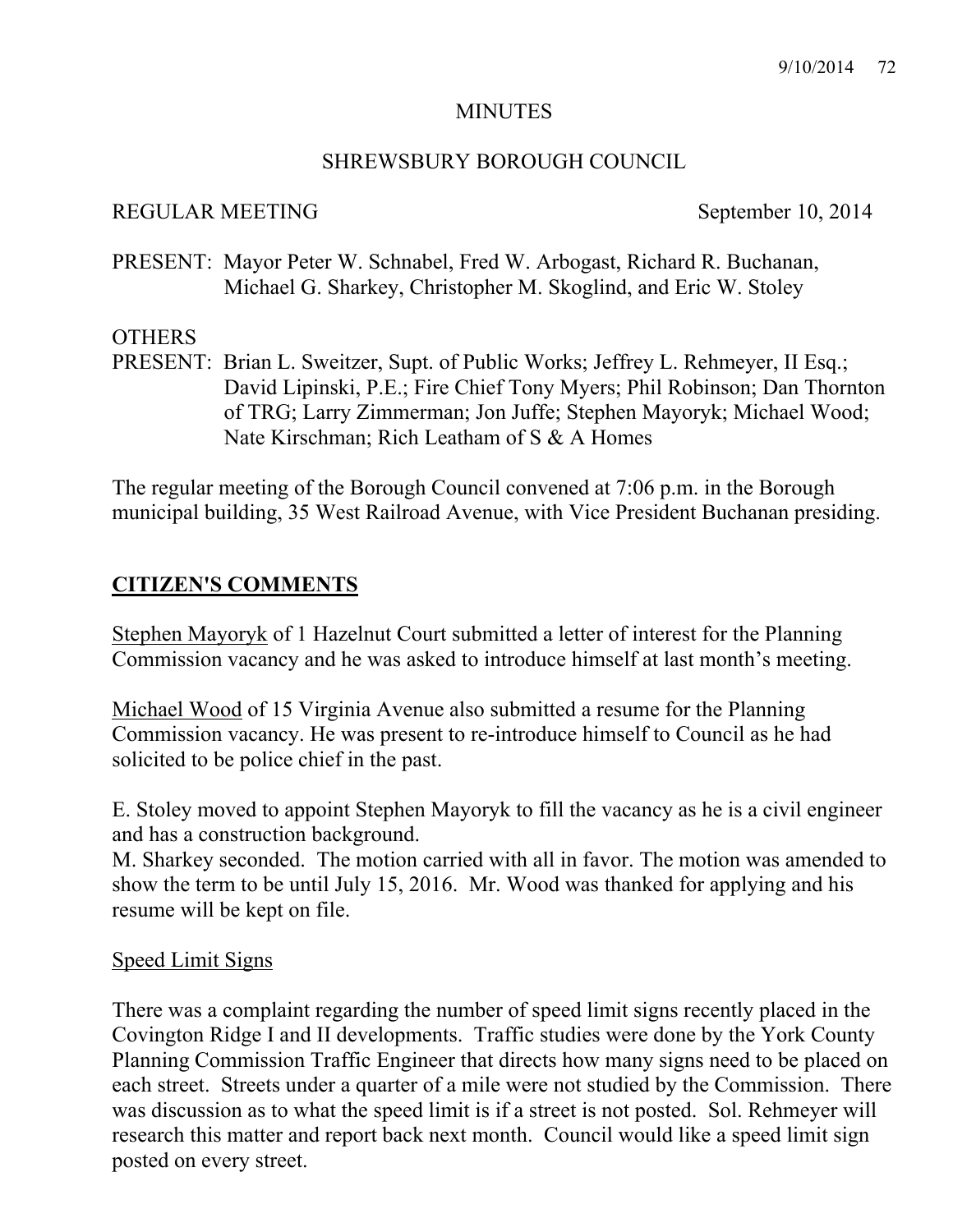# **APPROVAL OF MINUTES**

The minutes of the August 13 meeting were approved by mutual consent by those who were at that meeting.

# **APPROVAL OF EXPENDITURES AND REPORT OF ACCOUNTS**

- C. Skoglind moved to approve the expenditures and report of accounts for August.
- E. Stoley seconded. The motion carried with all in favor.
- C. Skoglind also submitted the August reports for the Municipal Authority.

# **BILL LIST**

The bill list for August was presented: General account: check numbers 12377 thru 12419; Water account: check numbers 5228 thru 5240; Sewer account: check numbers 4853 thru 4868; Highway Aid account: none.

C. Skoglind moved to approve the bill list for August, 2014.

F. Arbogast seconded. The motion carried with all in favor.

# **APPROVAL OF PAYROLL REGISTER**

C. Skoglind moved to approve the August 4 and 18 payroll registers.

F. Arbogast seconded. The motion carried with all in favor.

# **SUBDIVISION & LAND DEVELOPMENT**

# Covington Ridge III Subdivision Plan

This plan was filed on June 24, 2014, reviewed by staff (over 60 comments) on July 8, 2014, and reviewed by the Planning Commission on July 28, 2014. The plan was in front of Council at the August meeting as part of the waiver requests and was tabled until this meeting.

Mr. Juffe stated he has worked out a second access with  $S \& A$  Homes for a crossing off of Valley Road.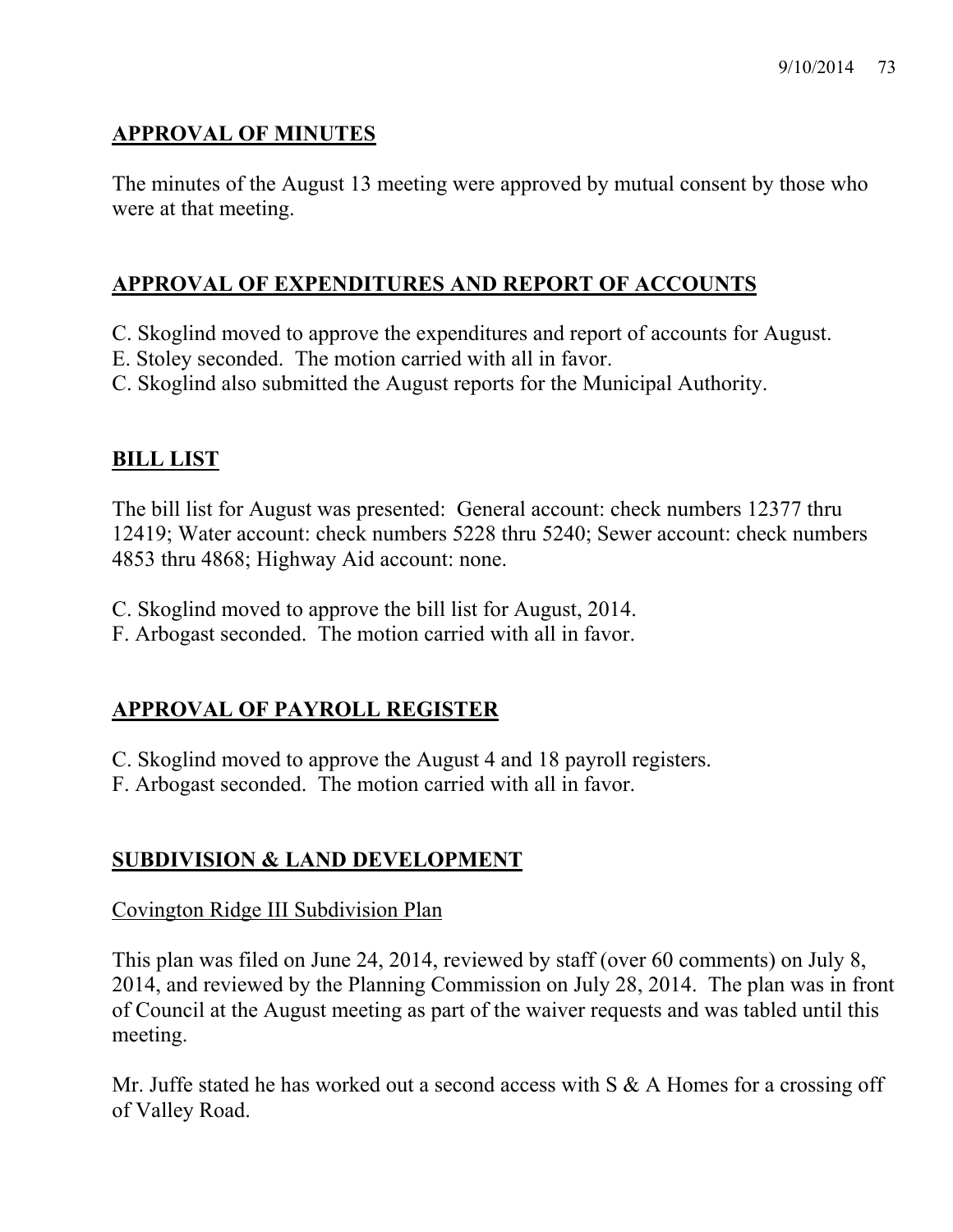Due to the number of deficiencies (over 60 items) on the plan relating to the Zoning Ordinance and the Subdivision and Land Development Ordinance plus the fact that the cul-de-sac length waiver request was denied last month, it was recommended the plan be rejected, rather than an extension granted.

E. Stoley moved to reject the plan filed on June 24, 2014, due to the numerous deficiencies and the cul-de-sac length waiver being denied last month and that a new plan be filed to start the review process over.

M. Sharkey seconded. The motion carried with all in favor.

# AutoZone Traffic Study

Dan Thornton was present to discuss the traffic study for the proposed AutoZone at 95 East Forrest Avenue. The second use on this parcel was studied for a bank use. Mr. Thornton stated that if the second use changes that PennDOT may/could require another study to be performed. The proposal is to shorten the left turn lane by 100 feet or five car lengths. Council was adamant that it does not want a right-turn in and a right-turn out only as it doesn't work and the example was what happens at the southern-most exit at the Shrewsbury Square Shopping Center on Mount Airy Road. Council was also opposed to shortening the left-turn lane by 100 feet and Mr. Thornton suggested that AutoZone could possibly shift its driveway a little further to the west. He was told that if he could lessen the shortening of the left-turn lane (less than 100 feet) to come back.

To summarize, Council was opposed to shortening the left-turn lane by 100 feet and was adamantly opposed to a right-turn in and a right-turn out only. The second use should also be studied based on the same activity that AutoZone will generate. Council stated it also never experienced PennDOT requiring another traffic study be performed when a commercial use changed.

# **Codes Enforcement** – Keith Hunnings

Five permits were issued in August. An enforcement notice was mailed to Penn Mar Recycling about the outside storage of metals. The Zoning Hearing application will be filed this week. Keith received another complaint about drumming noise coming from 117 South Main Street. Keith also had a couple complaints about tree limbs in yards from the ice storm and he asked about a potential danger that limbs could fall on someone's fence. Sol. Rehmeyer stated he could provide a sample ordinance that deals with unsafe trees and structures. Keith also had complaints about ATVs on Northbrook Lane. Kinsley Construction was contacted to replace the no trespassing signs. The neighbors who complained were told to call 911 when the riders were riding. Eng. Lipinski mentioned the problem with the installation of the sewer lines and mains for the Messina Highlands project in Shrewsbury Township where no inspections were done by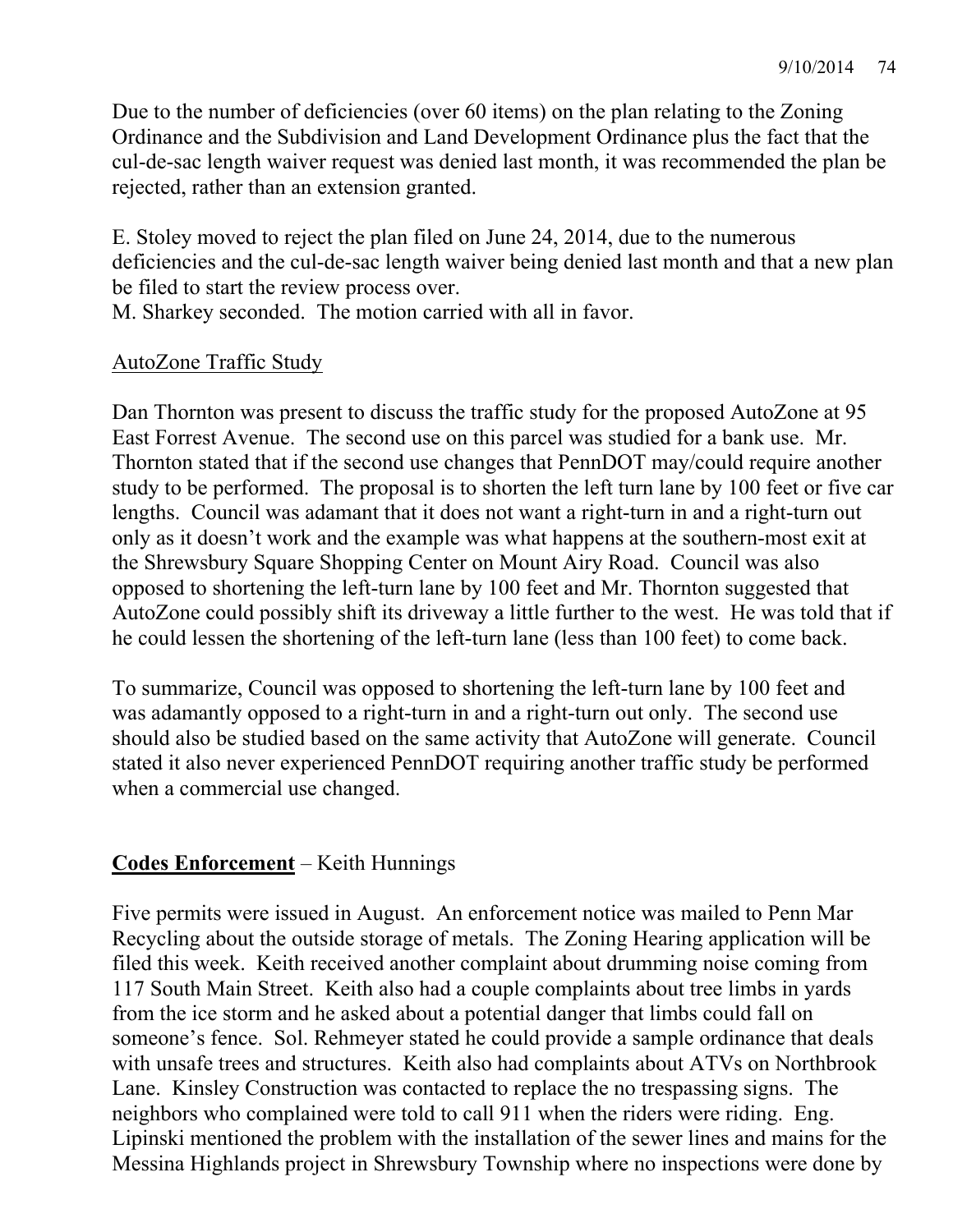Supt. Sweitzer or his office of the lines. Keith mentioned that Township personnel handle the preliminary applications and prepare the permits for signature and that the Township Manager had mentioned a meeting needs to be held to discuss this and to make sure that something like this doesn't happen in the future.

## **Southern Regional Police Department** – Mayor Schnabel

Mayor Schnabel highlighted the police report for August. Buck reported the budget line for Stewartstown Borough was very close to his projection. The big decision for 2015 is whether to hire another officer.

## **Water & Sewer** – Supt. Sweitzer

## Southern Farms Phase II Sewer Lining

The Southern Farms Sewer Lining Project began on September 3 and will include Brandywine Drive, parts of Covington Drive and Strassburg Circle. The cost is \$241,276.60 and affects 23 Borough properties and 27 Authority properties.

## Tolna Junction Sewer Line Replacement

The sewer line at Windy Hill Road and Tolna Junction Lane will be replaced starting after October 1. The majority of the cost will be the Authority's using the districtformulated process. The EDU formula shows 97.4% to the Authority and 2.6% to the Borough. The cost of the project is \$51,400.00.

## Water Line Heathcote Glen II, Phase III

The meter pit for the bulk meter that would be located in the Borough would need to be 25' long, five feet wide, and six feet high and would cost around \$25,000.00. Phil is requesting to install a valve in the Borough and the four inch water line that would extend to serve the eight lots in the Township would be privately owned by the HOA. Each home would have a meter and a shut-off valve. The HOA documents would need to define that the HOA is still technically the Borough's water customer but it could assign collection to the Borough for the water/sewer bill.

C. Skoglind moved to accept the conceptual change of the water connection.

F. Arbogast seconded. The motion carried with all in favor.

# **Public Roads & Lighting** – Michael G. Sharkey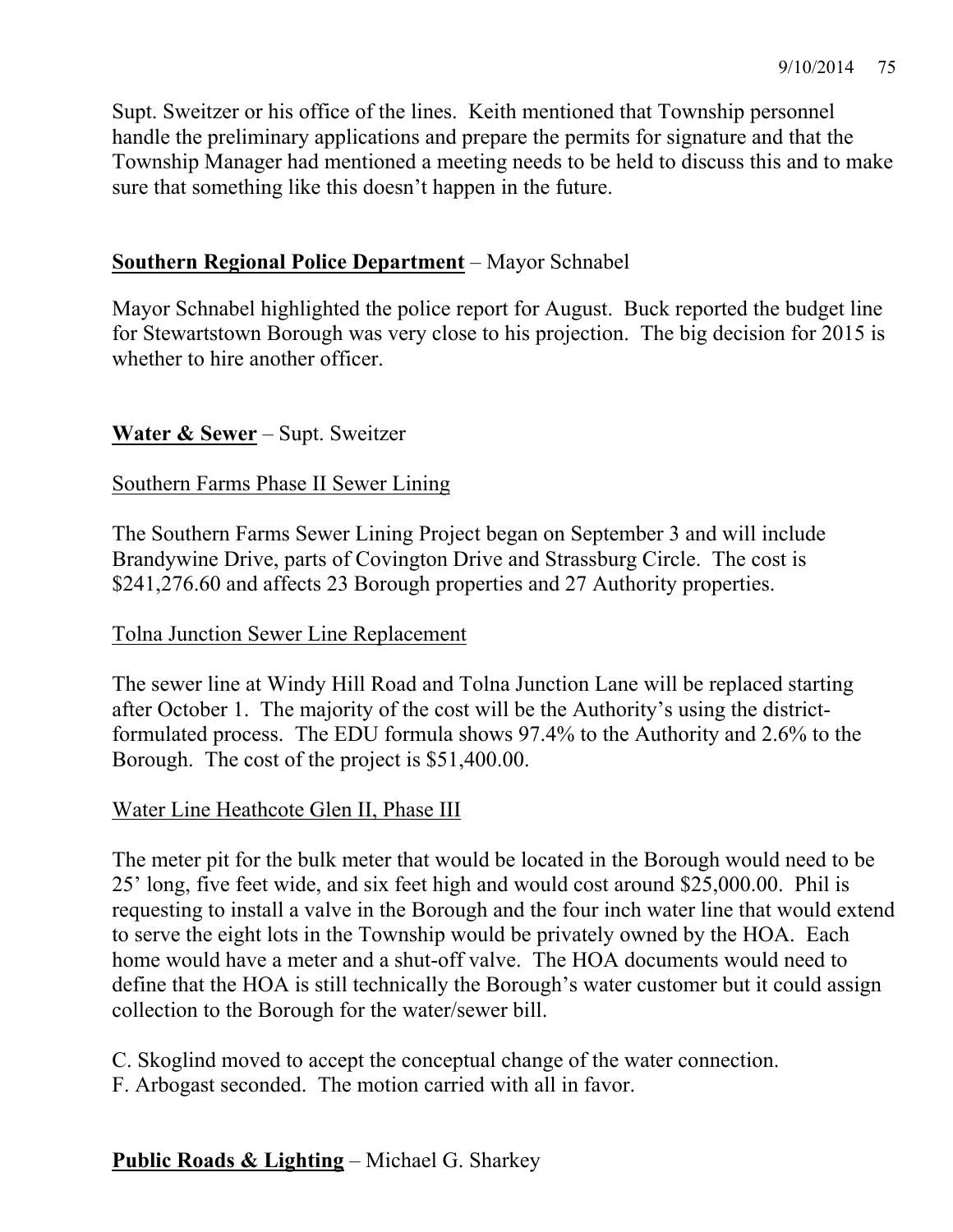# Mount Airy Road Shopping Center

There seem to be more traffic flow problems with motorists trying to make a U-turn in front of the shopping center. This will be discussed further next month after the traffic engineer looks at the area.

## Crack Sealing

Crack sealing will be done closer to the cold weather with the cost being for the machine rental as the material was already purchased.

## Extra Snow Plow Driver

One bid was received for the extra snow plow driver:

Aquatic Resource Restoration, Inc. \$125.00 per hour

M. Sharkey moved to award the bid to Aquatic Resource Restoration, Inc. for \$125.00 per hour which is the same rate as last year. E. Stoley seconded. The motion carried with all in favor.

## Snow Removal Ordinance

C. Skoglind moved to adopt Ordinance #2014-3 to amend the snow removal requirements. M. Sharkey seconded. The motion carried with all in favor.

## YAMPO

M. Sharkey stated he was chosen to be an alternate on YAMPO and Mayor Schnabel said Mr. Sanders would like to meet with E. Stoley and M. Sharkey regarding our Exit 4 concerns.

# **Public Lands, Buildings and Finance** – Christopher M. Skoglind

## Pension Plan Ordinance

During the recent audit of the plan, an observation was made that an ordinance was not adopted that would have restated the plan as a result of a change made effective February 19, 2002.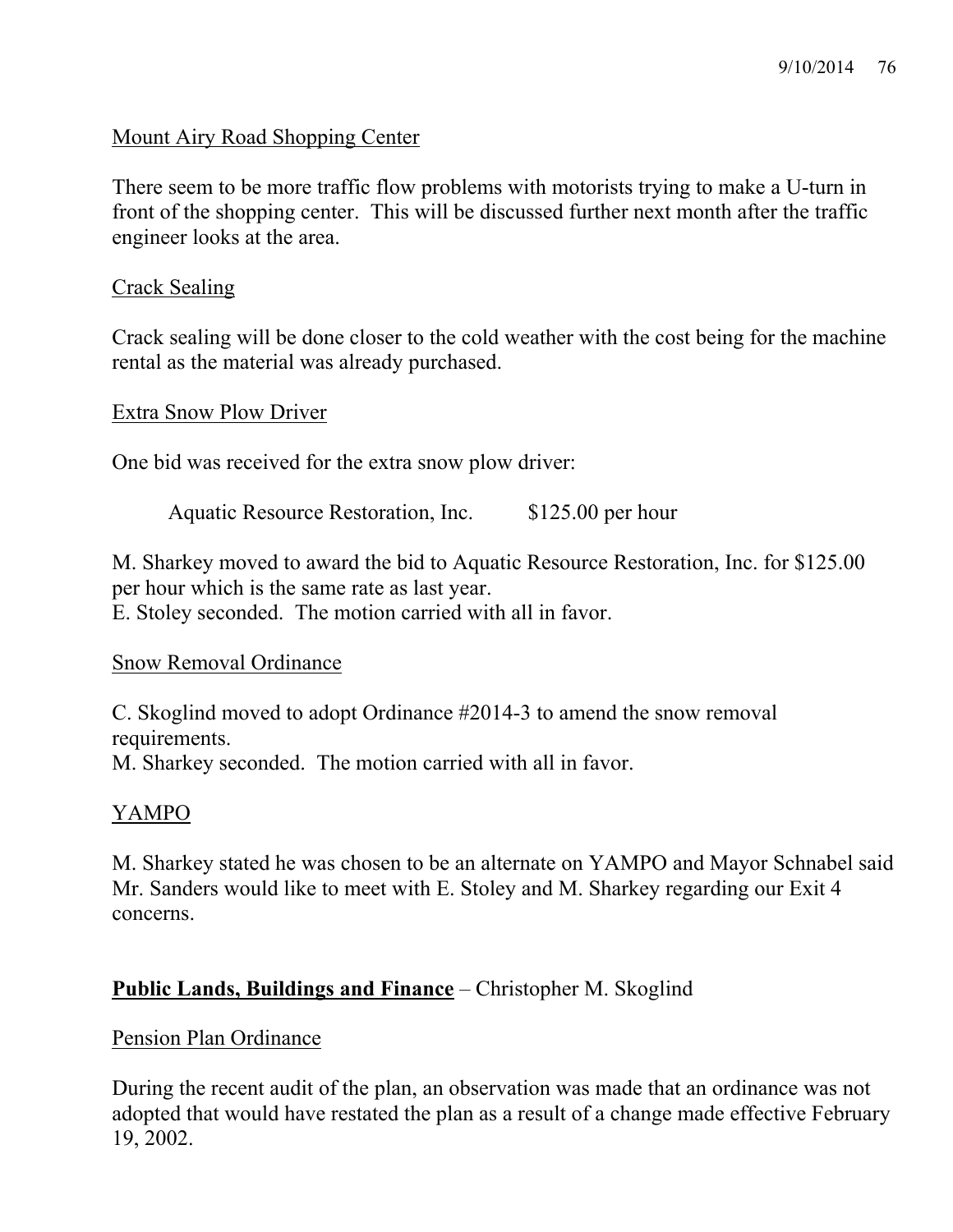C. Skoglind moved to adopt Ordinance # 2014-4 in order to re-state the plan.

E. Stoley seconded. The motion carried with all in favor.

## 2015 Pension Plan MMO

C. Skoglind moved to approve the 2015 Pension Plan Minimum Municipal Obligation of \$43,683.00.

E. Stoley seconded. The motion carried with all in favor.

## Vehicle Replacement Schedule

The next vehicle to be replaced is scheduled for 2016.

Cameron Mitchell Sign

The cost of the sign is \$460.00.

C. Skoglind moved to amend the motion from last month giving Supt. Sweitzer a price for the sign not to exceed \$480.00.

F. Arbogast. Roll call vote:

| Arbogast | yes, in favor |
|----------|---------------|
| Buchanan | no, opposed   |
| Sharkey  | no, opposed   |
| Skoglind | yes, in favor |
| Stoley   | no, opposed   |

There were no further motions.

Buck stated he would make up the \$80.00 difference. Others joined in that they would donate as well.

# 2015 Budget

C. Skoglind stated he has started working on the preliminary budget. A decision needs to be made how the split between the sewer account and the Municipal Authority will be done.

## Fire Tax

F. Arbogast stated that to cover the operating expense for 2015, the figure will go from \$45,000.00 to \$113,000.00 – 115,000.00.

# **ENGINEER'S REPORT**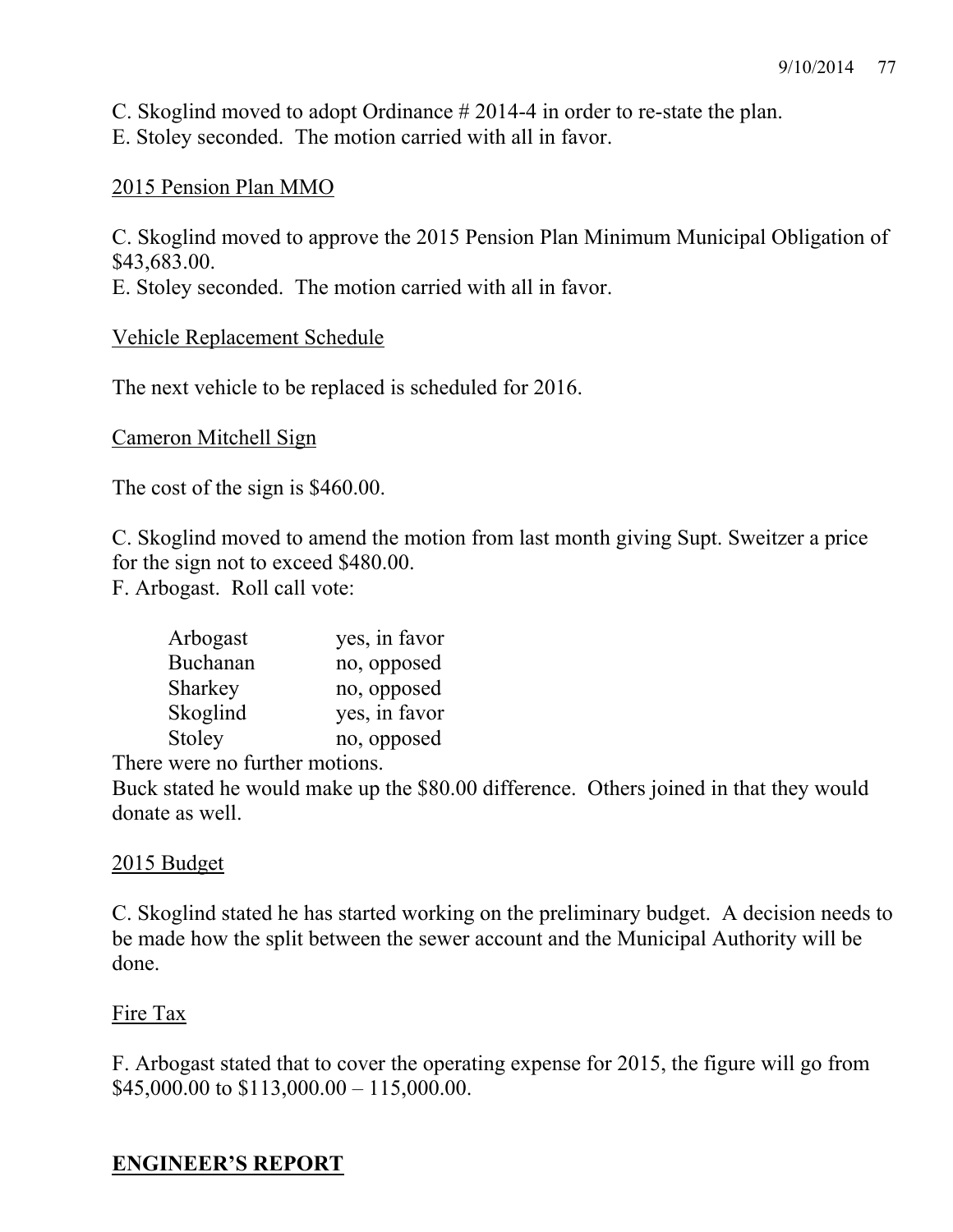## Tolna Junction Sewer Replacement

DeTraglia Excavating (\$51,400.00) should start work early next month.

#### 21 South Hill Street

The EDUs have not been paid for as yet and the DEP approval of the planning module has not been received.

#### Heathcote Glen II, Phase III

The DEP planning module has not been approved and the EDUs were transferred.

#### Baron Matthews DEP Planning Module

The planning module will not be processed until the outstanding invoices have been paid.

#### Covington Ridge III

Eng. Lipinski reminded Council that a letter must be sent to the applicant since the plan was rejected.

#### Messina Highlands

A meeting will be held with the Township to ensure that inspections of sewer lines are done by Supt. Sweitzer and Eng. Lipinski's office and sewer permit is obtained prior to the issuance of a building permit by the Township.

## Thompson Farm Subdivision

Eng. Lipinski asked for permission for his firm to prepare a subdivision plan for estate purposes, not to develop the property.

E. Stoley moved that the Borough has no objection to James R. Holley & Associates performing the subdivision and that there is no conflict of interest. C. Skoglind seconded. The motion carried with all in favor.

# **SOLICITOR'S REPORT**

Fees for Excess Usage of Allocated Sewer Capacity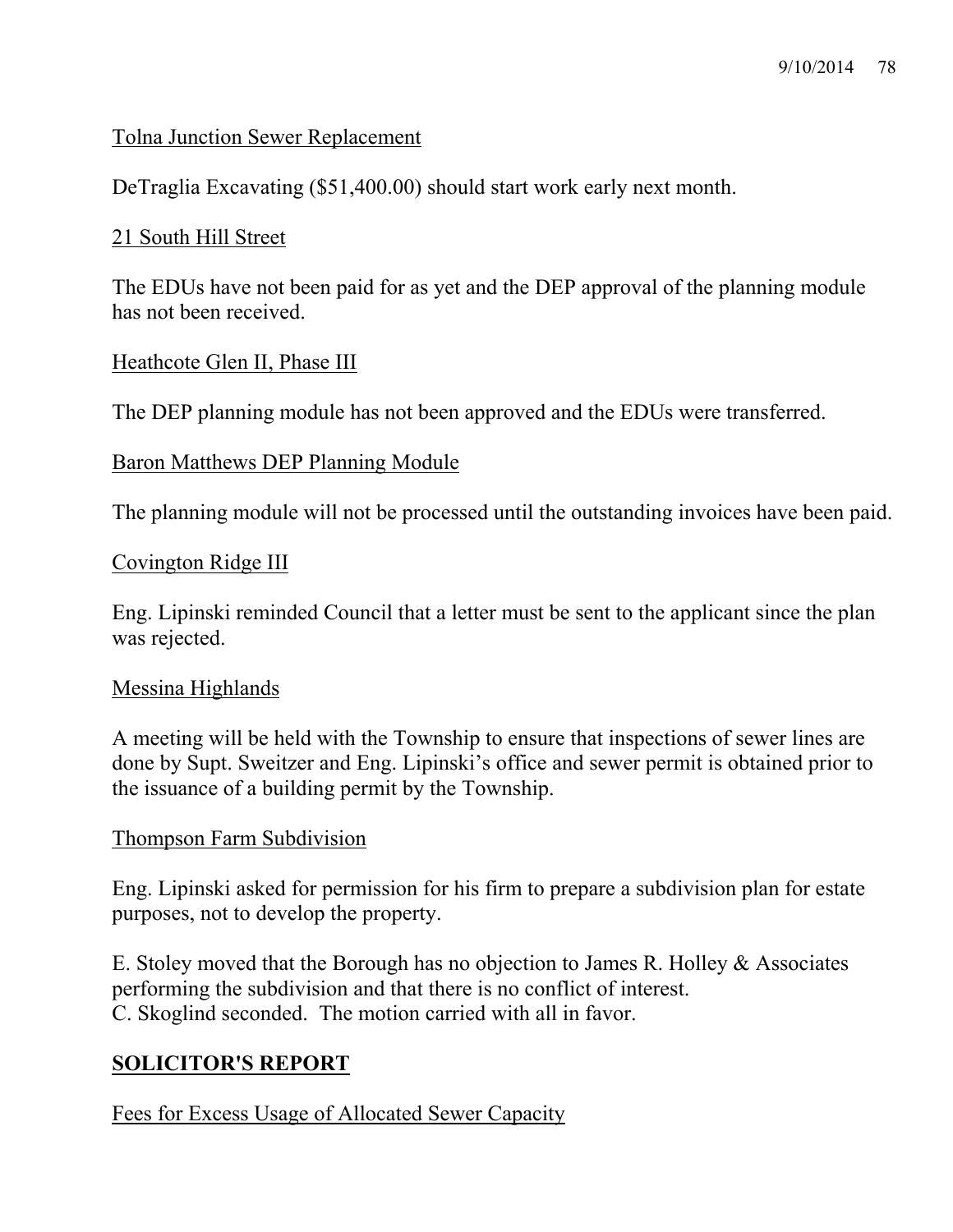The Municipal Authority adopted a resolution to establish fees and remedies for excess usage. This was referred to the Water and Sewer Committee.

#### Water Meter Agreement

The agreement for provision of meter readings has been approved and signed by the Municipal Authority and The York Water Company.

#### PennDOT Pipe Replacement

Sol. Rehmeyer has been corresponding with PennDOT regarding the protection of the wells near I-83 during the replacement of the large stormwater pipe that is under I-83. General specifications from PennDOT's 408 specifications were supplied along with a certificate of insurance. The contractor will need to meet with representatives of the Borough to confirm how the project would proceed and protect the Borough's interests. The research to date indicates that the work should not involve substances or actions that are likely to result in damage to the water system. PennDOT cannot agree to indemnify another party based on a statute passed in 1978.

## **Public Safety, Welfare and Personnel** – Fred W. Arbogast

#### Employee Reviews

Department heads will meet with F. Arbogast within the next month.

**Secretary's Report** – Cindy L. Bosley

#### Annual Tree Lighting

The tree lighting will be on Sunday, December 7 at 6:00 p.m. with the Glee Club performing at 5:45 p.m.

#### Appreciation Dinner

The annual dinner will be held on Friday, November 21.

#### Municipal Authority Vacancy

Michael Smelgus resigned at the August 27 meeting and ads are being placed for his replacement.

## **York Adams Tax Bureau** – Michael G. Sharkey